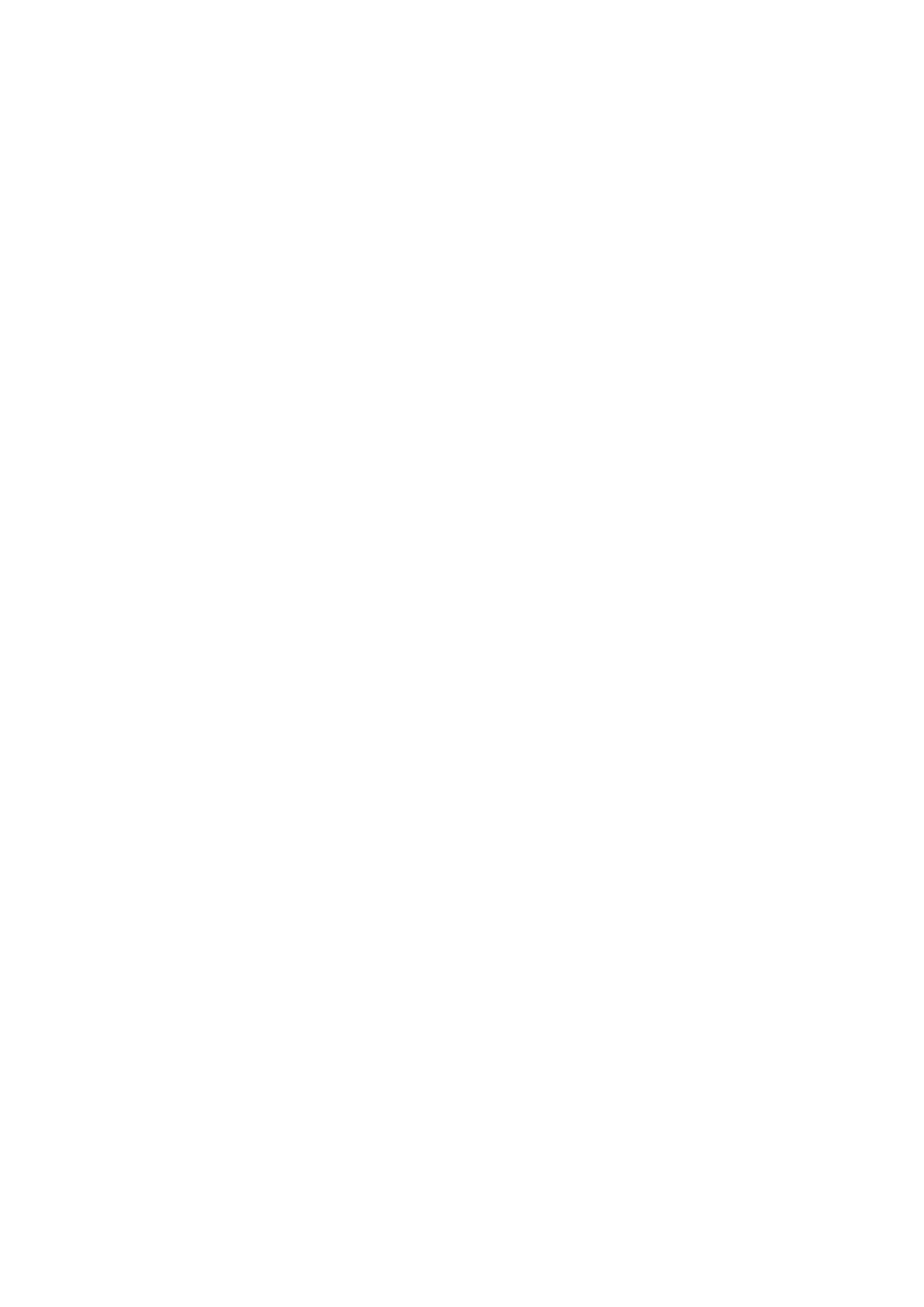chosen route to Enstone was to pass through a small corridor between the OXF ATZ and Weston-onthe-Green Danger Area [D129]. Both he and his passenger had flown extensively in the area over the past 20 years; he had been trained at OXF. Having become airborne, building amounts of cloud cover at higher levels with towering CUs were observed so the decision was taken to remain below and clear of cloud where visibility was excellent and in excess of 10km. The option of flying to the north around Bicester and Upper Heyford was discussed and it was decided to stay on a direct route as the weather was good. They also discussed flying higher but did not want to interfere with instrument traffic or have to dodge around clouds in the OXF overhead because they knew this was an area where one pilot of each aircraft would probably be solely focussed on instrument flying. A moving-map display was employed to aid keeping clear of the airspace that would be passed during the short flight planned. Knowing that this is typically a busy area, as much attention as possible was given to looking out of the cockpit. Approaching the area (crossing the M40) contact with OXF Radar was attempted twice. Nothing was heard. From experience it was assumed that OXF were quiet and therefore operating the TWR frequency only. They continued to squawk 7000 and looked up the frequency for OXF TWR, which took approximately 30sec to locate from their chart book. Their plan was to inform OXF of their intention to pass clear of the ATZ. On contact with TWR they were told to contact APP. This was acknowledged, he stated that he had been unable to raise them previously, and then changed back. They noted that when they contacted the TWR they had heard one pilot in the circuit, and they made visual contact with the traffic which was in excess of 3nm away at this point. Having travelled several miles during the process of establishing contact with OXF ATC, when they contacted OXF Radar the controller immediately asked "what are your intentions" and "you are inside Danger Area D129 by 0.25nm". This alarmed him and differed from their perception according to the map information that they had. He immediately moved further from the Weston 'Zone' to ensure that they remained clear. They stated their intention of remaining clear of the ATZ and routing to Enstone; they were just to the southwest of Weston at the time. The controller advised that there was traffic in the OXF circuit [the PA34]. They confirmed visual contact with the traffic (which they had seen before making contact with OXF ATC) which was now mid-way along the downwind leg. From their perspective the traffic was travelling slower than them and was not on a constant bearing. They discussed that the circuit traffic would be doing no more than 120kt and, because they were at 140-145kt, there was, in their perception, no conflict. They were clear to the right of the traffic by some distance and stated they would remain clear to the right of the circuit traffic and the ATZ. They then followed a curved path around the western edge of D129 based on a combination of the movingmap display and the information they had from the controller regarding their position. They then crossed the extended centre-line of the OXF approach at right-angles as the most expeditious route past the approach path having informed the controller prior to commencing the manoeuvre. The RV10 pilot stated that he had done everything to avoid any infringements, including using local knowledge and electronic aids, which were up to date. He did note however, that on certain map scales it is more difficult to see the actual airspace lines clearly because the width of the line represents a larger amount of distance; he acknowledged that he could have been on too large a scale initially, which would have given the impression of being clear of or on the airspace boundary when he was perhaps not. national traffic change and a color of the separation in the CXF overhast the separation and a consider the separation in the separation and when the separation of the separation in the traffic consider the separation and

He assessed the risk of collision as 'None'.

l

**THE PIPER PA 34 PILOT** reports that he was carrying out a VFR training flight at OXF. Strobe lights were illuminated. He recollected that he did not see the other aircraft<sup>3</sup> and was not able to supply any further information concerning the Airprox.

 $3$  The Oxford TWR RT transcript indicated that either he or the student had reported visual with the RV10, but had not expressed concern about its proximity.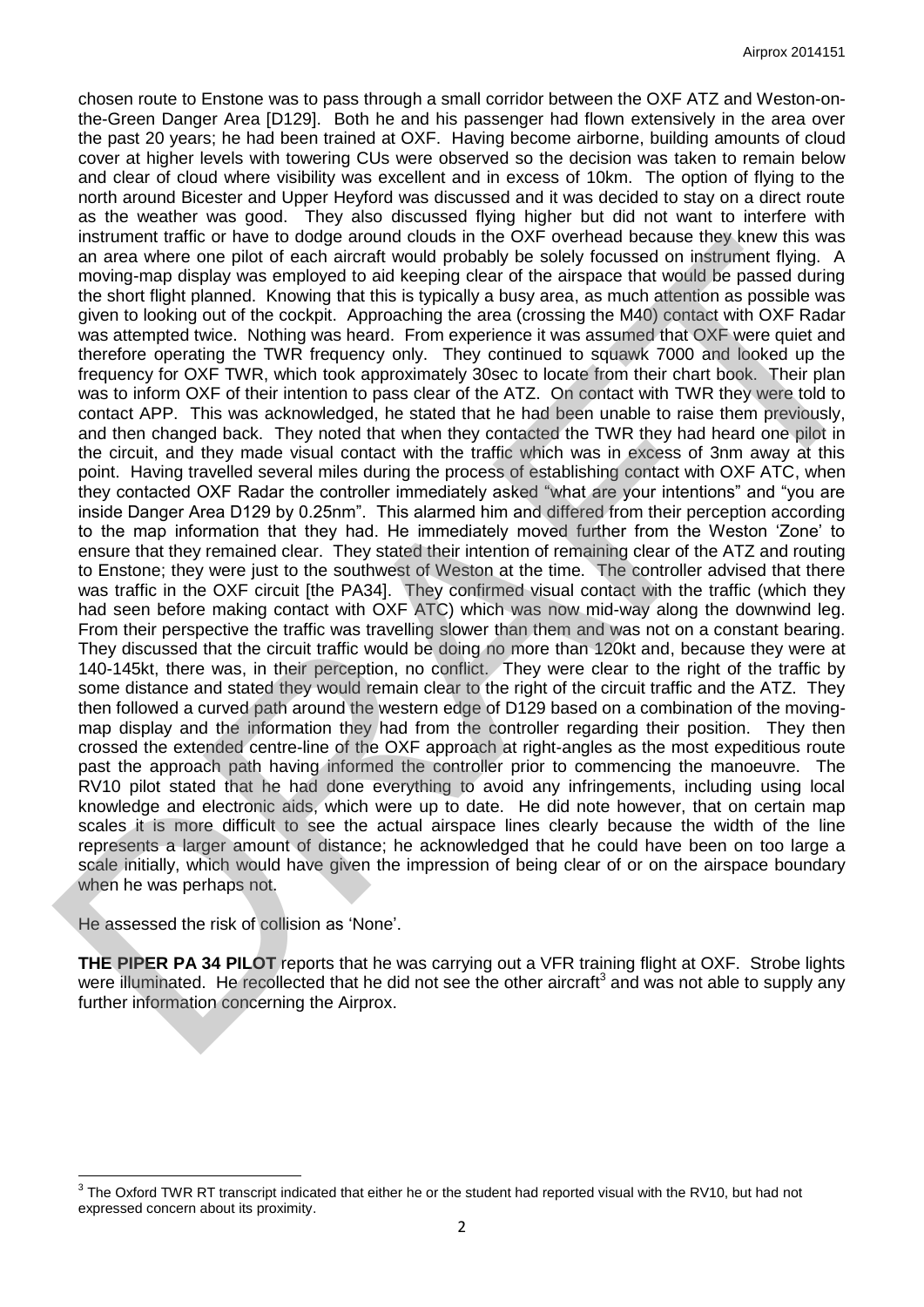## **Factual Background**

The OXF weather was recorded as follows:

METAR EGTK 140920Z 24005KT 210V270 9999 FEW014 BKN017TCU 17/13 Q1009= METAR EGTK 140950Z 23007KT 190V280 9999 FEW021 BKN028TCU 18/13 Q1009= The OXF ATZ is a circle, 2nm radius, centred at the mid-point of RW01/19. The upper limit is 2000ft aal, 2270ft altitude. The ATZ is situated within Class G airspace.

| From        | To          | <b>Speech Transcription</b>                                                                                                                                                                                                          |
|-------------|-------------|--------------------------------------------------------------------------------------------------------------------------------------------------------------------------------------------------------------------------------------|
| <b>APP</b>  | <b>RV10</b> | [RV10 C/S] Oxford Radar are you on this (0923:20)                                                                                                                                                                                    |
| <b>APP</b>  | <b>RV10</b> | [RV10 C/S] Oxford Radar good morning, er delta one two nine is active to flight level one three zero<br>and the Oxford A T Z is extremely busy, (0923:30) request your intentions                                                    |
| <b>APP</b>  | <b>RV10</b> | (0923:40) [RV10 C/S] Oxford                                                                                                                                                                                                          |
| <b>RV10</b> | <b>TWR</b>  | (0923:50) Oxford Tower good morning from [RV10 C/S]                                                                                                                                                                                  |
| <b>TWR</b>  | <b>RV10</b> | [RV10 C/S] Oxford Tower er Weston on the Green is active, also the A T Z is active what are your<br>intentions (0924:00)                                                                                                             |
| <b>RV10</b> | <b>TWR</b>  | Our intentions is to er avoid both the ATZs, we're routeing to Enstone, currently at er fifteen<br>hundred feet on one zero zero nine                                                                                                |
| <b>TWR</b>  | <b>RV10</b> | Roger remaining outside delta one two nine, contact (0924:10) Radar one two seven decimal seven<br>five zero, traffic is one P A thirty four in the circuit, altitude one thousand five hundred feet, just<br>turning downwind       |
| <b>RV10</b> | <b>TWR</b>  | That's all copied and one two seven seven five (0924:20) [RV10 C/S]                                                                                                                                                                  |
| <b>RV10</b> | <b>APP</b>  | (0924:20) Radar hello from [RV10 C/S]                                                                                                                                                                                                |
| <b>APP</b>  | <b>RV10</b> | [RV10 C/S] Oxford Radar I believe you're entering an active danger area up to flight level one<br>(0924:30) three zero, request your intentions                                                                                      |
| <b>RV10</b> | <b>APP</b>  | Er negative, we're just keeping outside of er the Weston zone and er just routeing around the edge<br>of your zone en-route to Enstone (0924:40) at fifteen hundred feet                                                             |
| <b>APP</b>  | <b>RV10</b> | [RV10 C/S] visual circuit active runway one nine left hand, circuit height one thousand five hundred<br>feet, instrument traffic also inbound to runway one nine, radar shows you half a mile inside delta<br>one (0924:50) two nine |
| <b>RV10</b> | <b>APP</b>  | Okay my apologies for that, we're just routeing clear of that and er we'll remain clear of your A T Z,<br>just routeing towards Enstone, thank you for your help                                                                     |
| <b>APP</b>  | <b>RV10</b> | [RV10 C/S] roger you're, (0925:00) circuit traffic is in conflict with you left eleven o'clock one mile                                                                                                                              |
| <b>RV10</b> | <b>APP</b>  | Visual with the traffic, er we'll keep to the right of him [RV10 C/S]                                                                                                                                                                |
| <b>RV10</b> | <b>APP</b>  | And [RV10 C/S] we're now going to turn (0926:00) perpendicular to your extended centreline and er<br>cross clear                                                                                                                     |
| <b>APP</b>  | <b>RV10</b> | [RV10 C/S] roger can you give us a call on the ground at Enstone please                                                                                                                                                              |
| <b>RV10</b> | <b>APP</b>  | Wilco [RV10 C/S]                                                                                                                                                                                                                     |
| <b>APP</b>  | <b>RV10</b> | Thank you (0926:10)                                                                                                                                                                                                                  |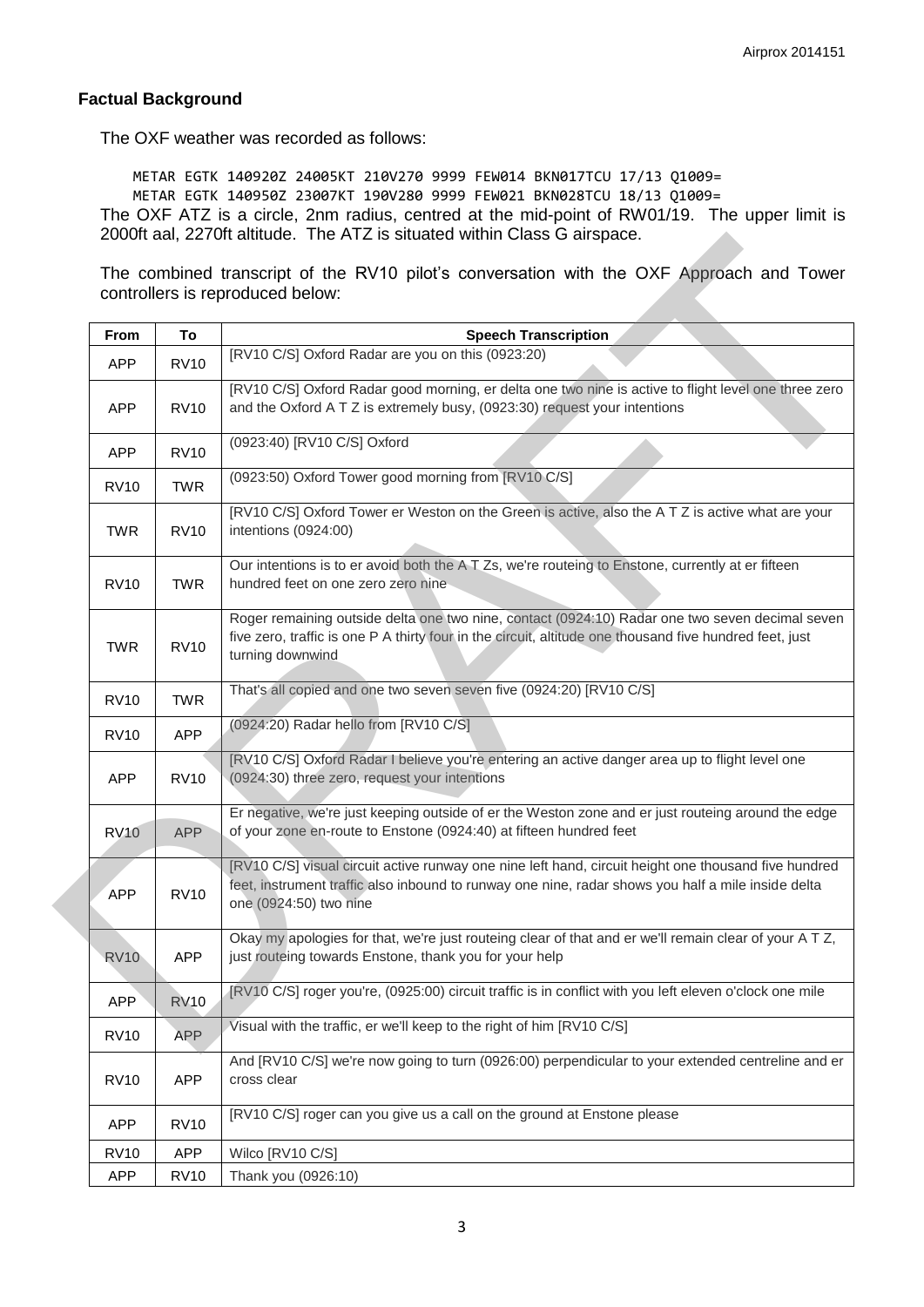The transcript of the PA34 pilot's conversation with the OXF Tower controller is reproduced below:

| <b>PA34</b>     | To          | <b>Speech Transcription</b>                                                                                                                                                                                                                                                                                                                                                                                                                                                                                                                                                       |
|-----------------|-------------|-----------------------------------------------------------------------------------------------------------------------------------------------------------------------------------------------------------------------------------------------------------------------------------------------------------------------------------------------------------------------------------------------------------------------------------------------------------------------------------------------------------------------------------------------------------------------------------|
|                 | TWR         | [PA34 C/S] downwind for low approach                                                                                                                                                                                                                                                                                                                                                                                                                                                                                                                                              |
| <b>TWR</b>      | <b>PA34</b> | [PA34 C/S] there is traffic just on the southern edge of Weston on the Green this time, heading<br>west, indicating altitude one thousand five hundred feet, now (0924:50) working radar, er report<br>final, caution that traffic                                                                                                                                                                                                                                                                                                                                                |
| <b>PA34</b>     | <b>TWR</b>  | Looking for the traffic er report final [PA34 C/S]                                                                                                                                                                                                                                                                                                                                                                                                                                                                                                                                |
| <b>TWR</b>      | <b>PA34</b> | [PA34 C/S] I've got him in sight, I would say he's in (0925:00) about your two o'clock now, same<br>attitude                                                                                                                                                                                                                                                                                                                                                                                                                                                                      |
| <b>PA34</b>     | <b>TWR</b>  | Roger [PA34 C/S]                                                                                                                                                                                                                                                                                                                                                                                                                                                                                                                                                                  |
| <b>TWR</b>      | <b>PA34</b> | Advise when you have him in sight please, he appears to be turning on to a northwesterly heading<br>now (0925:10)                                                                                                                                                                                                                                                                                                                                                                                                                                                                 |
| PA34            | <b>TWR</b>  | Er visual [PA34 C/S]                                                                                                                                                                                                                                                                                                                                                                                                                                                                                                                                                              |
| <b>TWR</b>      | <b>PA34</b> | Sorry did you say you had him                                                                                                                                                                                                                                                                                                                                                                                                                                                                                                                                                     |
| <b>PA34</b>     | <b>TWR</b>  | Affirm we're visual [PA34 C/S]                                                                                                                                                                                                                                                                                                                                                                                                                                                                                                                                                    |
| <b>TWR</b>      | <b>PA34</b> | [PA34 C/S] thank you (0925:20)                                                                                                                                                                                                                                                                                                                                                                                                                                                                                                                                                    |
| <b>PA34</b>     | <b>TWR</b>  | Appears????? ????? going to go straight through the approach path                                                                                                                                                                                                                                                                                                                                                                                                                                                                                                                 |
| TWR             | <b>PA34</b> | Yeah thanks, (0925:50) er Radar have got him now                                                                                                                                                                                                                                                                                                                                                                                                                                                                                                                                  |
| <b>PA34</b>     | <b>TWR</b>  | Okay                                                                                                                                                                                                                                                                                                                                                                                                                                                                                                                                                                              |
|                 |             |                                                                                                                                                                                                                                                                                                                                                                                                                                                                                                                                                                                   |
| <b>CAA ATSI</b> |             |                                                                                                                                                                                                                                                                                                                                                                                                                                                                                                                                                                                   |
|                 |             | was in contact with OXF Radar but a service had not been agreed.                                                                                                                                                                                                                                                                                                                                                                                                                                                                                                                  |
|                 |             | ATSI had access to reports from both pilots and the OXF Radar controller together with area<br>radar recordings and RTF and transcripts of the OXF Tower and Radar frequencies. Screenshots<br>produced in this report are from area radar recordings and not the OXF radar. The PA34 pilot<br>was operating under VFR on a local flight from OXF and was in receipt of an Aerodrome Control<br>Service from Oxford Tower. The RV10 pilot was operating under VFR on a flight to Enstone and<br>At 0923:50, the RV10 pilot contacted OXF Tower when 5.4nm east of OXF (Figure 1.) |

### **Analysis and Investigation**

# **CAA ATSI**



Figure 1 – 0923:50 (RV10 7000 squawk. PA34 4504 squawk.)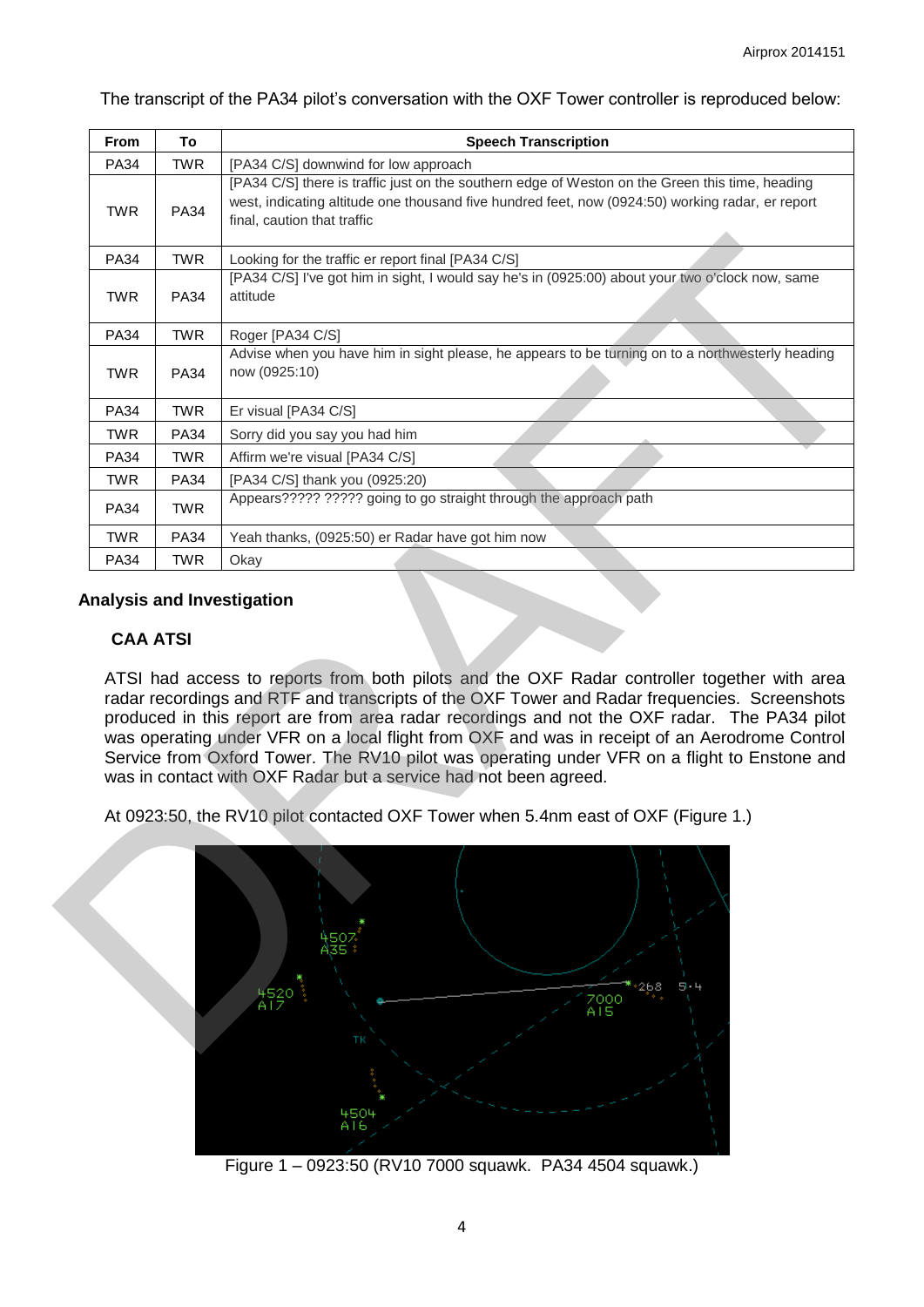The OXF Tower controller advised the RV10 pilot that Weston-on-the-Green and the OXF ATZ were active and requested the pilot's intentions. The RV10 pilot replied that his intentions were to avoid "*both the ATZs*" and the Aerodrome controller instructed the pilot to remain outside D129 and contact OXF Radar. Traffic Information was passed on the PA34 in the circuit, at 1500ft, just turning downwind.

At 0924:24, the RV10 pilot contacted OXF Radar. The Radar controller advised the RV10 pilot that he believed he was entering a Danger Area active up to FL130 and requested his intentions (Figure 2.)



Figure 2 – 0924:30

The RV10 pilot stated that he was just keeping outside the Weston 'Zone' and was routeing *"around the edge of your zone en route to Enstone at fifteen hundred feet".* The OXF Radar controller advised the RV10 pilot that the Oxford visual circuit was active, left-hand RW19 at 1500ft, and that instrument traffic was also inbound to RW19. Meanwhile the OXF Aerodrome controller passed Traffic Information to the PA34 pilot on the RV10 stating that the RV10 was just on the southern edge of the Weston 'Zone' heading west indicating 1500ft. The OXF Radar controller then informed the RV10 pilot that radar showed that the aircraft was half a mile inside D129. (Figure 3.) At this point area radar recordings show the RV10 just crossing the boundary of D129 having previously entered the danger area by 0.2nm.



Figure 3 – 0924:50

The pilot apologised and stated that he was routeing clear of D129 and would remain clear of the OXF ATZ. The OXF Radar controller passed Traffic Information on the PA34 stating that the circuit traffic was in conflict with the RV10 in the RV10's eleven o'clock at 1nm. (Figure 4.) The RV10 pilot replied that he was visual with the traffic and would keep to the right of it.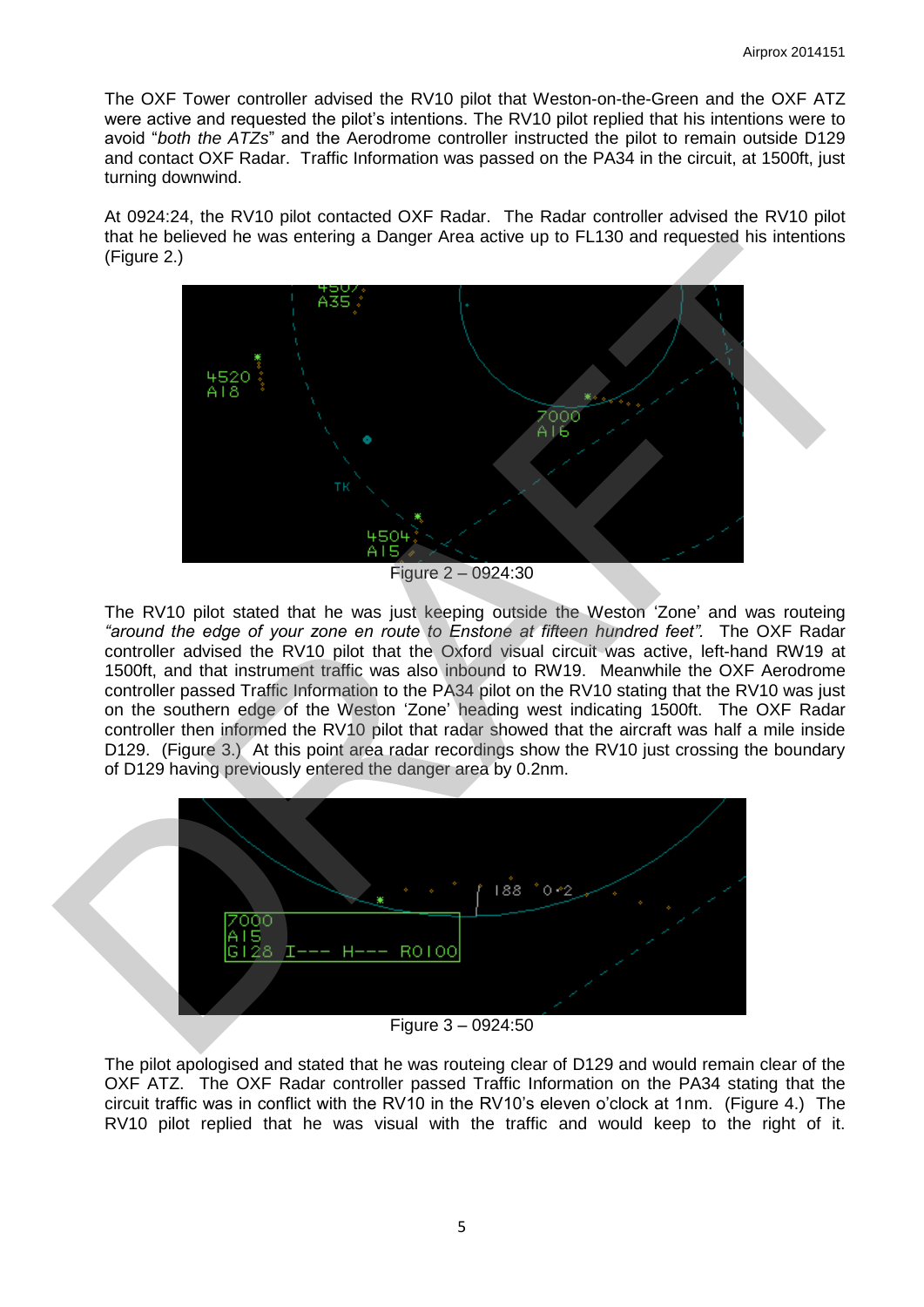

Figure 4 – 0925:00

The OXF Aerodrome controller advised the PA34 pilot that the RV10 appeared to be in the PA34's two o'clock at the same altitude.

The Aerodrome controller requested that the PA34 pilot advise them when he had the RV10 in sight and that the RV10 appeared to be turning onto a northwesterly heading. The PA34 pilot reported that he was visual with the RV10 at 0925:13 (Figure 5.)



Figure 5 – 0925:13

The two aircraft converged, with CPA occurring at 0925:41, when the two aircraft were 0.3nm horizontally and 100ft vertically apart. (Figure 6 at 0925:34.) The RV10 was 1.9nm from OXF indicating it was inside the ATZ.



Figure 6 – 0925:34

The two aircraft subsequently diverged and the RV10 crossed the final approach path en route to Enstone.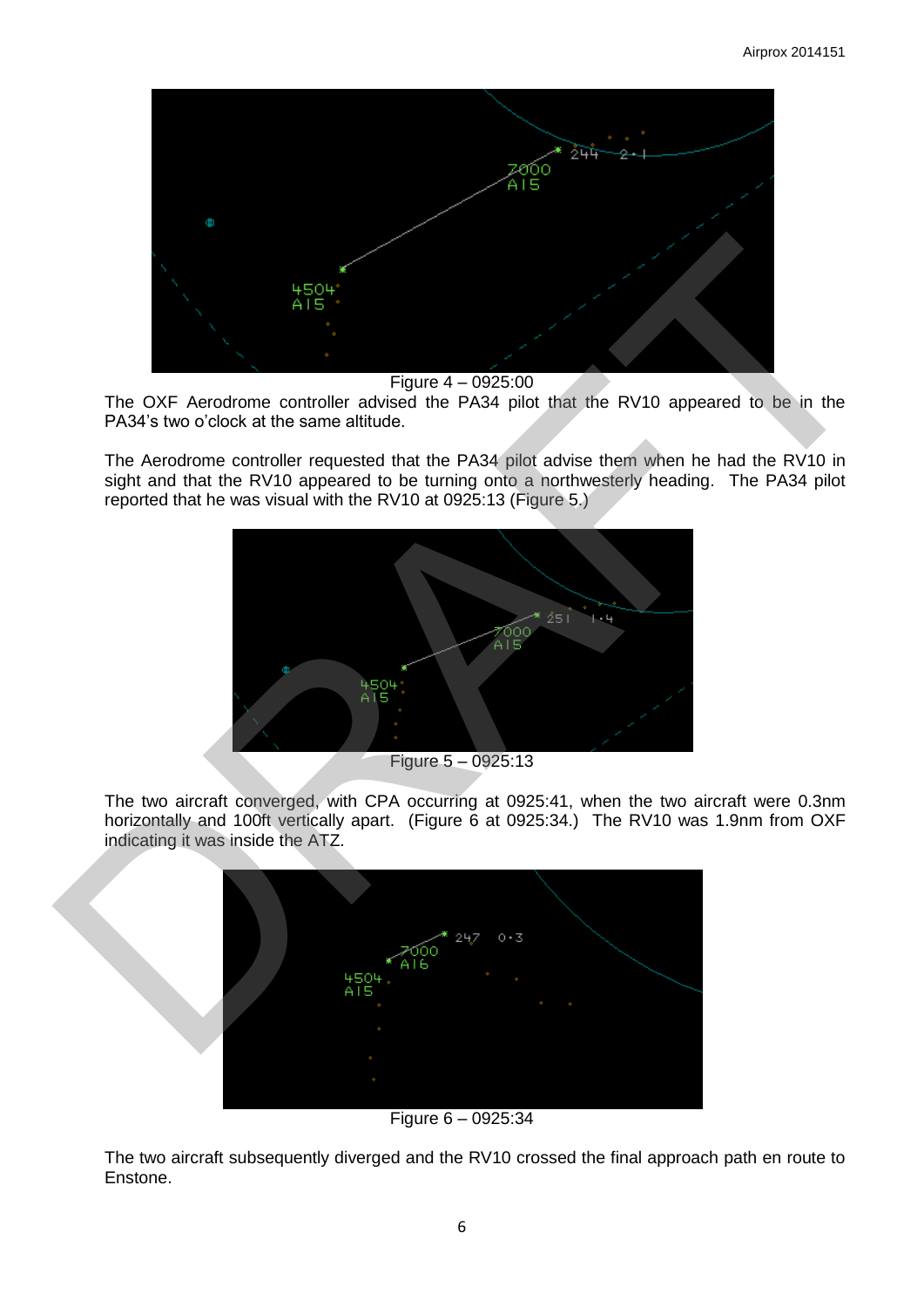## **UKAB Secretariat**

Both pilots shared an equal responsibility to avoid collision and not to fly into such proximity as to create a danger of collision<sup>4</sup>. The RV10 pilot was required to conform to the pattern of traffic formed by other aircraft intending to land, or to keep clear of the airspace in which the pattern was formed<sup>5</sup> and to obtain the permission of ATC in order to enter the Oxford ATZ<sup>6</sup>. The area radar replay track for the RV10 was subject to significant jitter close to CPA. Although the minimum indicated range on the radar was 0.3nm, by analysing the RV10 track before and after CPA it was considered that the horizontal separation at CPA was more likely of the order of 0.4nm.

### **Summary**

The OXF Radar controller filed an Airprox report having perceived that the RV10 pilot entered the OXF ATZ without a clearance and flew into conflict with the PA34, which was downwind left hand to RW19. The OXF Aerodrome controller passed Traffic Information to the PA34 pilot on the RV10 and he reported visual. The OXF Radar controller passed Traffic Information to the RV10 pilot on the PA34 and he reported visual. Both pilots reported visual with the other aircraft by the time they had reached a range of 1.3nm. The minimum separation was estimated as 0.4nm horizontally and 100ft vertically.

# **PART B: SUMMARY OF THE BOARD'S DISCUSSIONS**

Information available included reports from both pilots and the controller concerned, area radar and RTF recordings and a report from the appropriate ATC authority.

The Board noted that it was not possible, with the information available, to conclusively determine whether or not the RV10 pilot had entered the Oxford ATZ. They acknowledged that the Oxford radar may well have indicated that the RV10 was inside, or at least on the boundary of the ATZ; from the ATSI analysis of the NATS Area radar, when closest to Oxford airport the RV10 indicated a range of 1.9nm. Because the NATS radar accuracy is stated by the Radar Analysis Cell to be +/- 0.25nm, the Board had no firm evidence to show that the aircraft was definitely inside the 2nm boundary of the Oxford ATZ. All the Board could conclude was that, on the balance of probability, the RV10 had at least flown very close to the ATZ boundary.

The Board was aware from other recent Airprox that Oxford ATC was concerned about aircraft routeing through the narrow gap (approximately 0.5nm wide) between Danger Area 129 and the Oxford ATZ without making RT contacts with the ATSU. However, on this occasion the pilot of the RV10 had contacted Oxford ATC to inform them of his routing, and the Board commended him for this action and his attempts to communicate his intentions throughout; albeit it appeared that he had cut the avoidance of the ATZ at best very fine indeed. In discussing why the RV10 pilot had flown so close to the ATZ, and recognising that the Oxford Radar controller was trying to assist the RV10 pilot in avoiding/exiting D129, several Board members wondered whether, on receipt of the warnings from Oxford the pilot had over-compensated in his turn away and had consequently flown closer than he had intended to the OXF ATZ as he corrected his track. inducted range on the radar was 0.3nm, by analysing the NY10 track before and atter CPA it was<br>considered that the bottomial separation at CPA was more likely of the order of 0.3fm.<br>The OXF R2adri controller filed an Airpr

The Board acknowledged that the advent of GPS navigation systems had provided a means for accurate navigation, but they reiterated that 'shooting the gap' with such equipment still required highly attuned navigational awareness and forethought in ensuring good communications with adjacent ATZs if they were not to be disrupted in their operations. In this case, the Board opined that navigational awareness may have been somewhat lacking, but the RV10 pilot had compensated by ensuring timely communications with Oxford ATC, and especially in informing them that he was visual with the PA34 at some distance. Although the Board understood why the controller, who believed

 $\overline{\phantom{a}}$ 

<sup>4</sup> Rules of the Air 2007 (as amended), Rule 8 (avoiding aerial collisions).

<sup>5</sup> ibid. Rule 12 (Flight in the vicinity of an aerodrome).

 $6$  ibid., Rule 45 (Flights within aerodrome traffic zones).